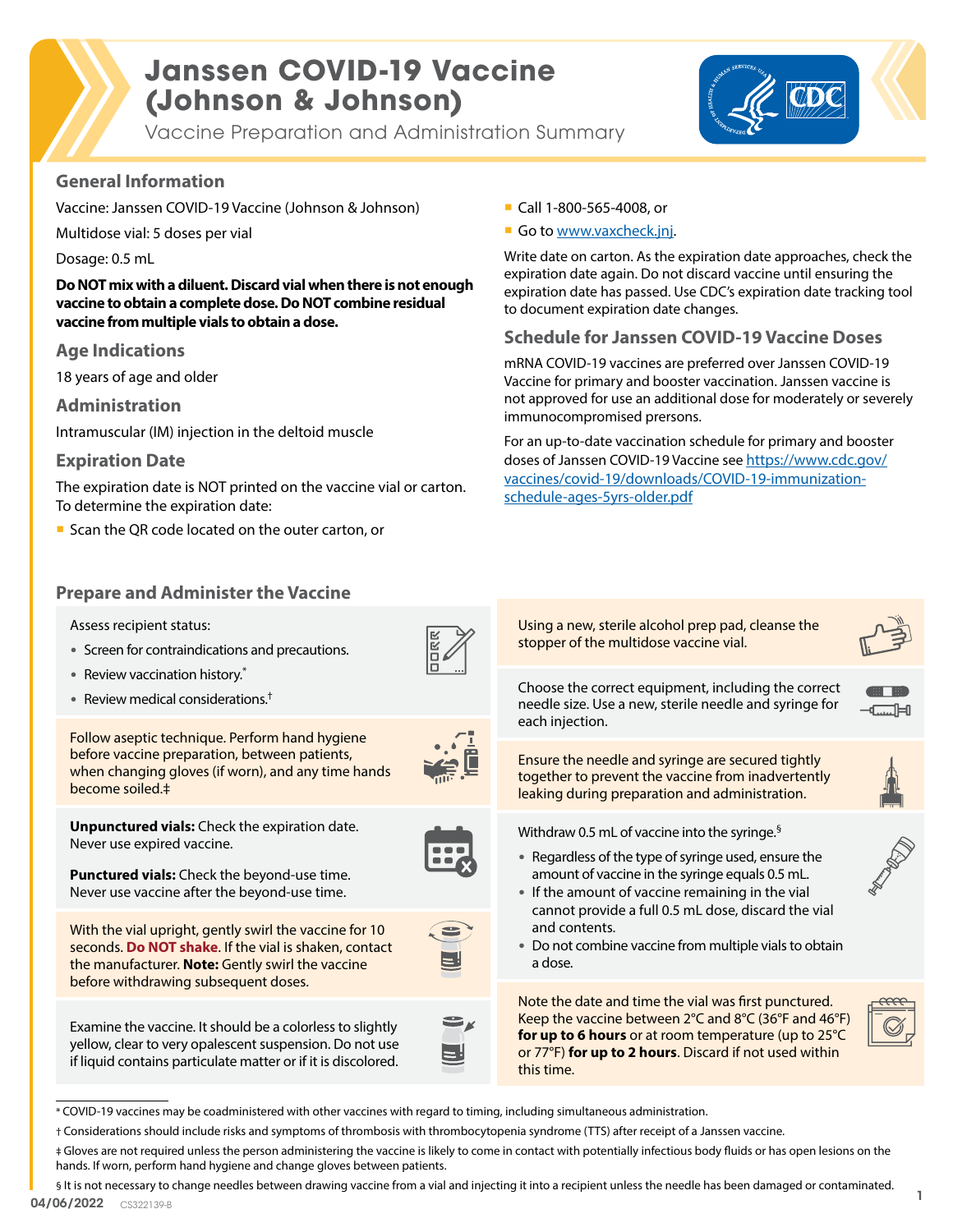# **Janssen COVID-19 Vaccine (Johnson & Johnson)**

Vaccine Preparation and Administration Summary



## **Prepare and Administer the Vaccine (continued)**

Bring the dose of vaccine from the designated preparation area immediately to the patient treatment area for administration.

Ensure staff has the correct PPE before administering vaccines and implement policies for the use of face coverings for vaccine recipients (if tolerated).



Administer the vaccine immediately by intramuscular (IM) injection in the deltoid muscle.

## **Contraindications and Precautions**

#### **Contraindications:**

#### History of a:

- Severe allergic reaction (e.g., anaphylaxis) after a previous dose or to a component of the COVID-19 vaccine
- Known diagnosed allergy to a component of the vaccine (see [https://www.cdc.gov/vaccines/covid-19/clinical](https://www.cdc.gov/vaccines/covid-19/clinical-considerations/covid-19-vaccines-us.html#Appendix-C for a list of vaccine components)[considerations/covid-19-vaccines-us.html#Appendix-C for a](https://www.cdc.gov/vaccines/covid-19/clinical-considerations/covid-19-vaccines-us.html#Appendix-C for a list of vaccine components)  [list of vaccine components\)](https://www.cdc.gov/vaccines/covid-19/clinical-considerations/covid-19-vaccines-us.html#Appendix-C for a list of vaccine components)
- **Thrombosis with thrombocytopenia syndrome (TTS) following** receipt of a previous Janssen COVID-19 Vaccine (or other COVID-19 vaccines not currently authorized in the United States that are based on adenovirus vectors)
	- Persons with a history of an episode of immunemediated syndrome characterized by thrombosis and thrombocytopenia, such as spontaneous or classic heparininduced thrombocytopenia (HIT) should not receive Janssen COVID-19 vaccine. Administer an mRNA COVID-19 vaccine.

#### **Precautions:**

Most people determined to have a precaution to a COVID-19 vaccine at their appointment can and should be administered vaccine.

**Immediate allergic reaction<sup>\*</sup> to any non-COVID-19 vaccine** or injectable therapy (i.e., intramuscular, intravenous, or subcutaneous vaccines or therapies [excluding subcutaneous immunotherapy for allergies, i.e., "allergy shots"])

Observe recipients after vaccination for an immediate adverse reaction:

- **30 minutes:** Persons with a history of:
- » A contraindication to another type of COVID-19 vaccine product
- » Immediate (within 4 hours of exposure) non-severe allergic reaction to a COVID-19 vaccine
- » Immediate allergic reaction of any severity to a non-COVID-19 vaccine or injectable therapies
- $\lambda$  Anaphylaxis due to any cause
- **15 minutes:** All other persons
- Immediate (within 4 hours after vaccination) non-severe, allergic reaction to a previous dose of the COVID-19 vaccine
- Allergy-related contradiction to one type of COVID-19 vaccines (mRNA) is a precaution to other types of COVID-19 vaccines (Janssen)†
- **History of multisystem inflammatory syndrome in children** (MIS-C) or adults (MIS-A)
- **History of Guillian-Barré syndrome** 
	- Persons who develop GBS within 6 weeks after receipt of Janssen COVID-19 Vaccine should not receive another dose of Janssen. Administer an mRNA vaccine.
- Moderate to severe acute illness, with or without fever

For more information, please see Interim Clinical Considerations for Use of COVID-19 Vaccines Currently Authorized in the United States at [www.cdc.gov/vaccines/covid-19/info-by-product/](http://www.cdc.gov/vaccines/covid-19/info-by-product/clinical-considerations.html) [clinical-considerations.html](http://www.cdc.gov/vaccines/covid-19/info-by-product/clinical-considerations.html).

#### **Management of Anaphylaxis**

Be prepared to manage medical emergencies.

- Have a written protocol to manage medical emergencies following vaccination, as well as equipment and medications, including at least 3 doses of epinephrine, H1 antihistamine, blood pressure monitor, and timing device to assess pulse.
- Healthcare personnel who are trained and qualified to recognize the signs and symptoms of anaphylaxis as well as

<sup>\*</sup> An immediate allergic reaction is defined as any hypersensitivity-related signs or symptoms, such as urticaria, angioedema, respiratory distress (e.g., wheezing, stridor), or anaphylaxis that occur within 4 hours following exposure to a vaccine or medication.

<sup>†</sup> Consider consultation with an allergist-immunologist to help determine if the patient can safely receive vaccination. Healthcare providers and health departments may also request a consultation from the Clinical Immunization Safety Assessment COVIDvax Project [https://www.cdc.gov/vaccinesafety/ensuringsafety/monitoring/](https://www.cdc.gov/vaccinesafety/ensuringsafety/monitoring/cisa/index.html) [cisa/index.html.](https://www.cdc.gov/vaccinesafety/ensuringsafety/monitoring/cisa/index.html) Vaccination of these individuals should only be done in an appropriate setting under the supervision of a healthcare provider experienced in the management of severe allergic reactions.

<sup>•</sup> People with a contraindication to mRNA COVID-19 vaccines (including due to a known PEG allergy) have a precaution to Janssen COVID-19 vaccination. People who have previously received an mRNA COVID-19 vaccine dose should wait at least 28 days to receive Janssen COVID-19 vaccine.

<sup>•</sup> People with a contraindication to Janssen COVID-19 vaccine (including due to a known polysorbate allergy) have a precaution to mRNA COVID-19 vaccination.